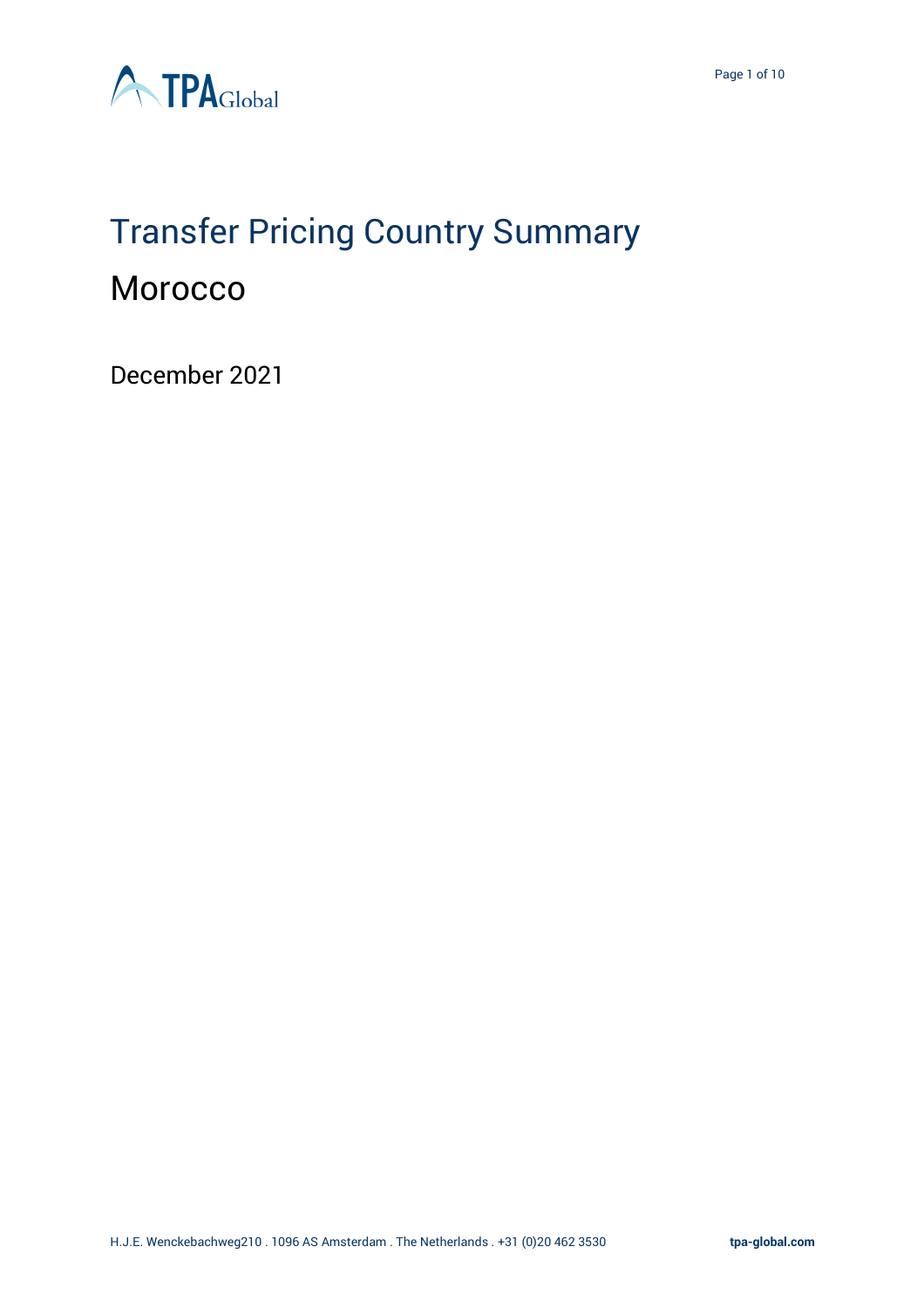# **A TPA**Global

| 1. |                                                                               |  |
|----|-------------------------------------------------------------------------------|--|
| 2. |                                                                               |  |
| a) |                                                                               |  |
| b) |                                                                               |  |
| c) |                                                                               |  |
| d) |                                                                               |  |
| e) |                                                                               |  |
| f) |                                                                               |  |
| 3. |                                                                               |  |
| a) |                                                                               |  |
| b) |                                                                               |  |
| c) |                                                                               |  |
| d) |                                                                               |  |
| e) |                                                                               |  |
| f  |                                                                               |  |
| g) |                                                                               |  |
| h) | Production Process for TP Relevant Returns, Documents, Forms and Financials 7 |  |
| i) |                                                                               |  |
| j) |                                                                               |  |
| k) |                                                                               |  |
| I) |                                                                               |  |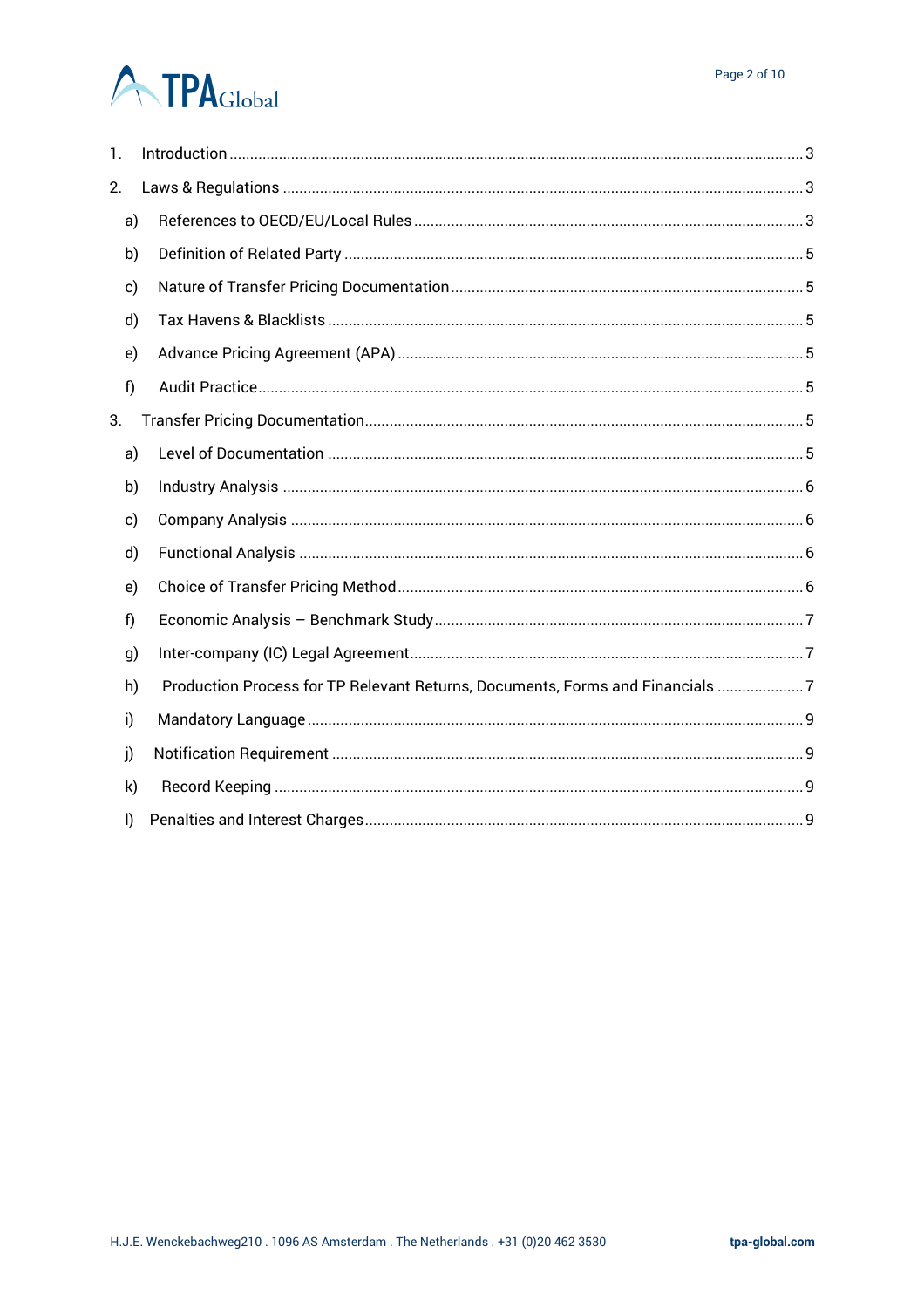

## <span id="page-2-0"></span>1. Introduction

Morocco is not a member of the OECD but participates in the OECD BEPS inclusive framework. It appears that Morocco is currently in the process of implementing the BEPS Action 13 documentation requirements.

## <span id="page-2-2"></span><span id="page-2-1"></span>2. Laws & Regulations

#### a) References to OECD/EU/Local Rules

In Morocco, the General Tax Code (Code Général des Impôts) is the primary legislation for Transfer Pricing, particularly Article 213(II) and 214(III) of the code. The Act stipulates that all intercompany transactions must be conducted at arm's length, and the necessity and requirement of maintaining communication and information exchange.

The Transfer pricing provisions in code empowers the tax administration to reassess/re-correct a Moroccan taxpayer' transaction with her non-resident connected party, where the purchase and/or sale price between the two entities are either raised or reduced. The tax administration thus determines the taxable income by comparing the taxable transaction(s) with those of similar enterprises operating in similar conditions or on the basis of information to its knowledge.

Article 213(II) refers to businesses established in Morocco that have direct or indirect dependency with businesses situated outside of Morocco. Per the Act, a subsidiary is dependent on its parent company directly or indirectly where:

- In legal terms, by virtue of the number of shares and voting power held by the parent company, or where, either directly or through a third party intermediary;
- In economic terms, there is a close link governing the business activities carried out; constituting dependency, in terms of the supply of raw materials or spare parts, or the use of a brand or patents, held by the parent company;
- There is financial dependency arising through reciprocal shareholdings; and
- A de facto situation resulting from a monopoly or quasi-monopoly position or common interest, especially where the management personnel of one company has an influence on the management of other companies, through their shareholdings in those other companies.

In the abovementioned cases, the tax authorities can therefore adjust the profits that have been indirectly transferred to a dependent enterprise. Adjustments are made through the following methods:

- Comparison with the profits of similar independent enterprises;
- Direct assessment, based on the information available to the Tax Administration.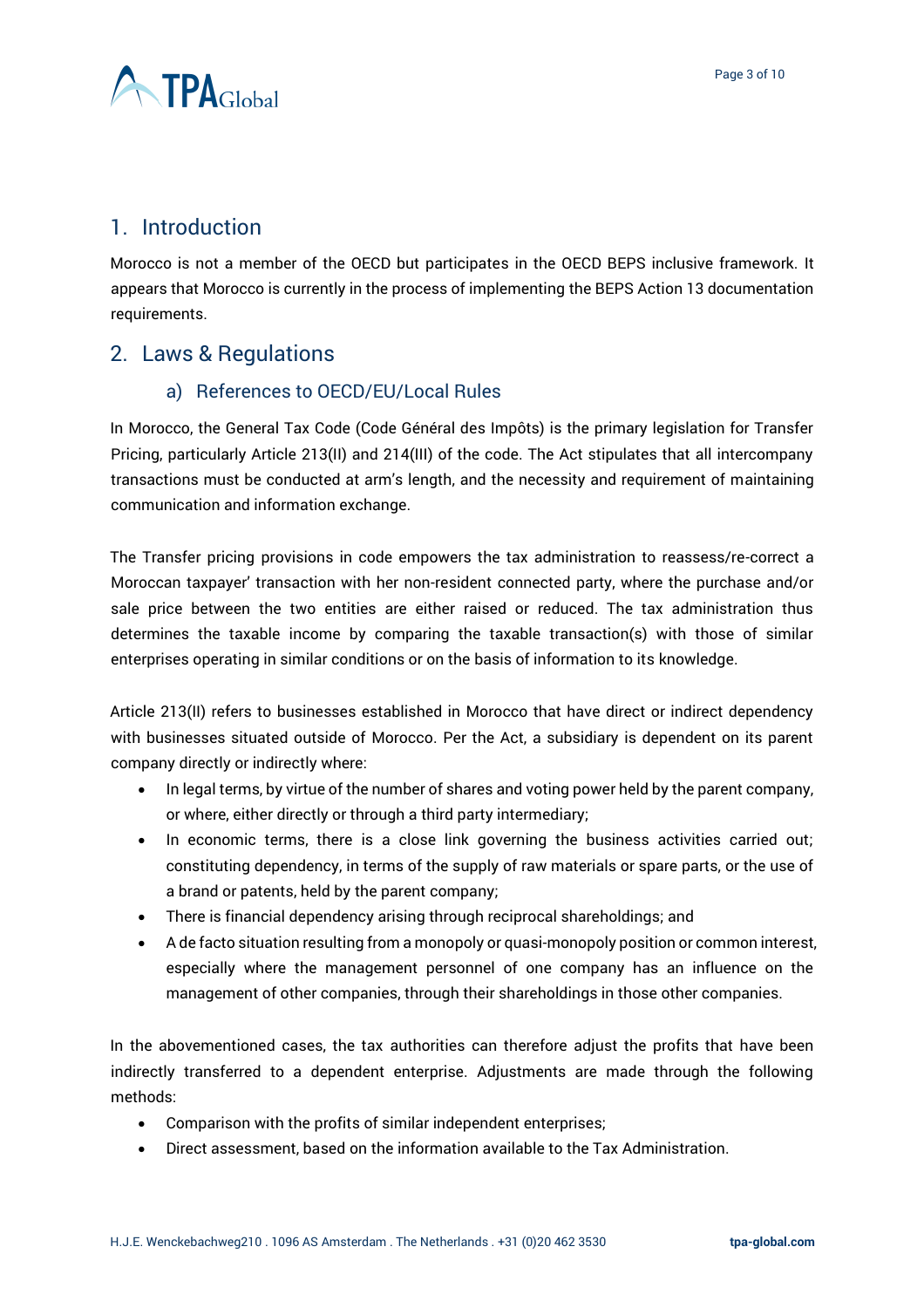

For operations involving foreign companies, the Tax Administration can request from local entities a complete documentation and information related to article 214-III of the Code. These documents usually comprises, the:

- Nature of their relationship with the foreign companies;
- Nature of the services provided or the products sold;
- Method for determining the prices of the transactions carried out between the Moroccan and foreign companies; and
- The foreign company's tax regime and tax rates.

Furthermore, the recent Finance Bill of 2015 has also strengthened the Moroccan TP regulations, by virtue of Article 234 bis of CGI, which introduced Advanced Transfer pricing Agreement and its procedure in the Moroccan tax Law.

A secondary legislation in the form of the Circular Note No. 717, published 24 May, 2011 by the Directorate General of Taxes is also relevant to transfer pricing. This Legislation provides that indirect transfers of profits between dependent companies can result from various practices, including:

- Increasing the purchase price for goods and services imported or acquired locally;.
- Lowering selling prices for goods and services exported or sold locally;
- Reducing or increasing interest rates;
- Charging excessive prices for royalties and other remuneration;
- Charging excessive or fictitious management fees.

The Finance Law 2019 and the Finance Law 2020 transposed the TP documentary obligations (Master File and Local File) and the CbCR obligations, respectively, into internal tax law (both of which correspond to Action 13 requirements under the BEPS Project). Then, the Finance Law 2021 provided some specification about the TP documentation requirements.

In this regard, tax doctrine (through Moroccan Tax Authority ("MTA") Circular Notes 729, 730 and 731) clearly translates the kingdom's desire to harmonize the national tax system with international norms and standards.

The CbC reporting requirements under BEPS Action 13 form are one of the four BEPS minimum standards. Each of these minimum standards is subject to peer review in order to ensure timely and accurate implementation. All members of the Inclusive Framework on BEPS, including Morocco, commit to implementing the Action 13 minimum standard on CbC reporting and to participating in the peer review.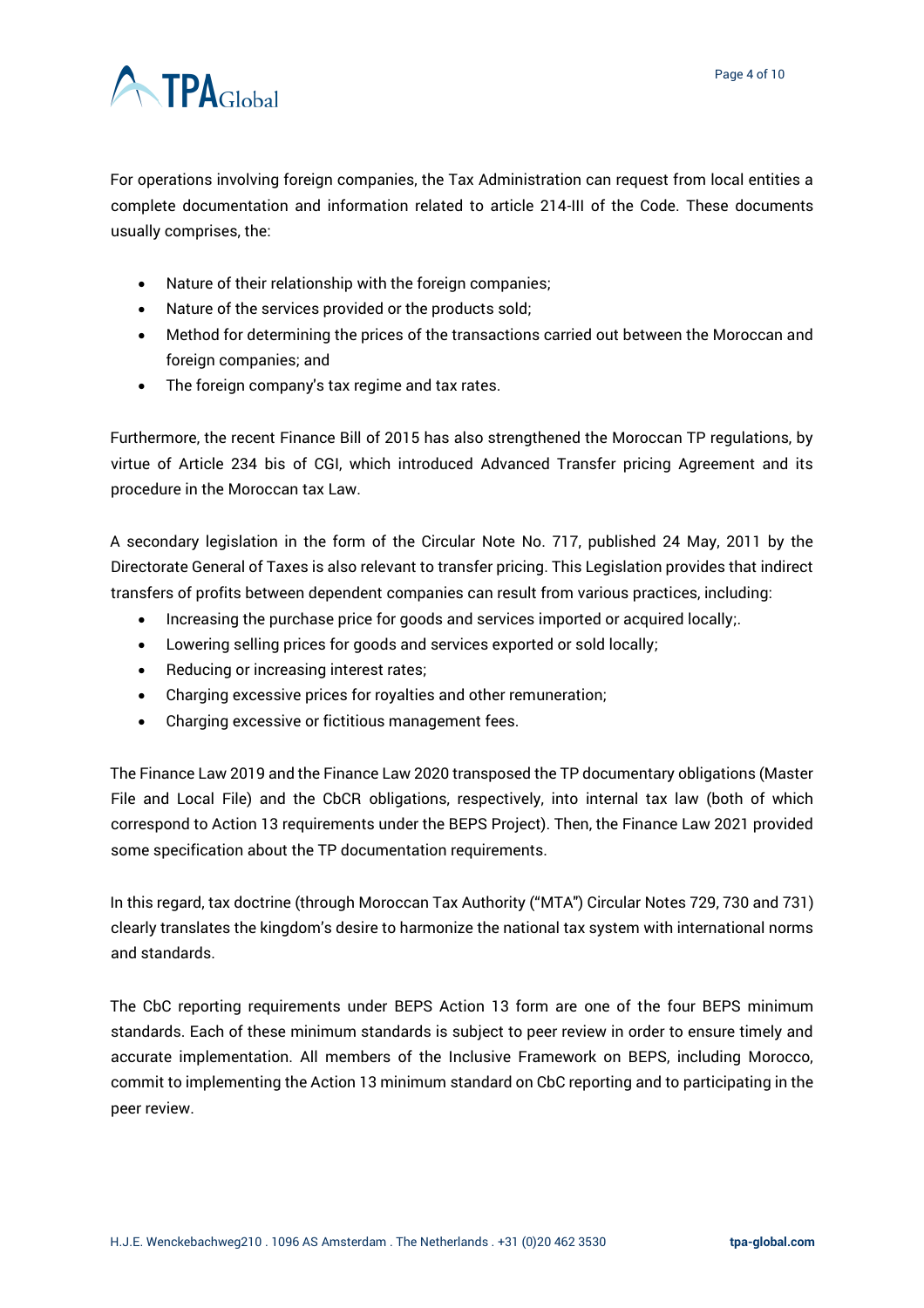

### b) Definition of Related Party

<span id="page-4-0"></span>No quantitative threshold is applicable. The Act applies to resident entities that have direct or indirect dependency with businesses situated outside of Morocco; for instance, by virtue of the number of shares and voting rights held by the parent company or 3rd party, and where there is financial and management dependency in the shareholding.

#### c) Nature of Transfer Pricing Documentation

<span id="page-4-1"></span>Morocco's transfer pricing regulatory framework is largely based on the OECD Guidelines. In addition, efforts were made to participate in the OECD BEPS inclusive framework. Considering this, the OECD Guidelines should be authoritative and persuasive in a court of law.

#### d) Tax Havens & Blacklists

<span id="page-4-2"></span>Panama does not have a tax haven or 'black list' for non-cooperative jurisdictions.

#### e) Advance Pricing Agreement (APA)

<span id="page-4-3"></span>Starting 2015, under Article 234 bis of the CGI, Moroccan companies with direct or indirect links with foreign companies can request the tax administration to conclude a preliminary advanced transfer pricing agreement on the method of pricing of intra-group transactions for a period not exceeding four years. The article reiterates that the tax administration cannot challenge a transfer pricing method that is subject to prior agreement under the above provisions, except where "the agreement is declared null and void during a tax audit; especially where a concealment of information, a misrepresentation, fraudulent, or simply non-compliance with the agreed method is discovered".

#### f) Audit Practice

<span id="page-4-4"></span>The Moroccan tax authorities specifically target the financial sector, where loss-making companies are heavily scrutinized. Hence, the implementation of a somewhat Safe harbor rules, which limits foreign direct investments in the financial sector to rates prescribed by the Central Bank of Morocco, Bank Al-Maghrib.

## <span id="page-4-6"></span><span id="page-4-5"></span>3. Transfer Pricing Documentation

#### a) Level of Documentation

Morocco does not have any specific transfer pricing documentation disclosure requirements; information on intercompany transactions must be maintained at the level of the Moroccan resident entity. The CGI generally requires resident entities to provide the following documents on intercompany transactions: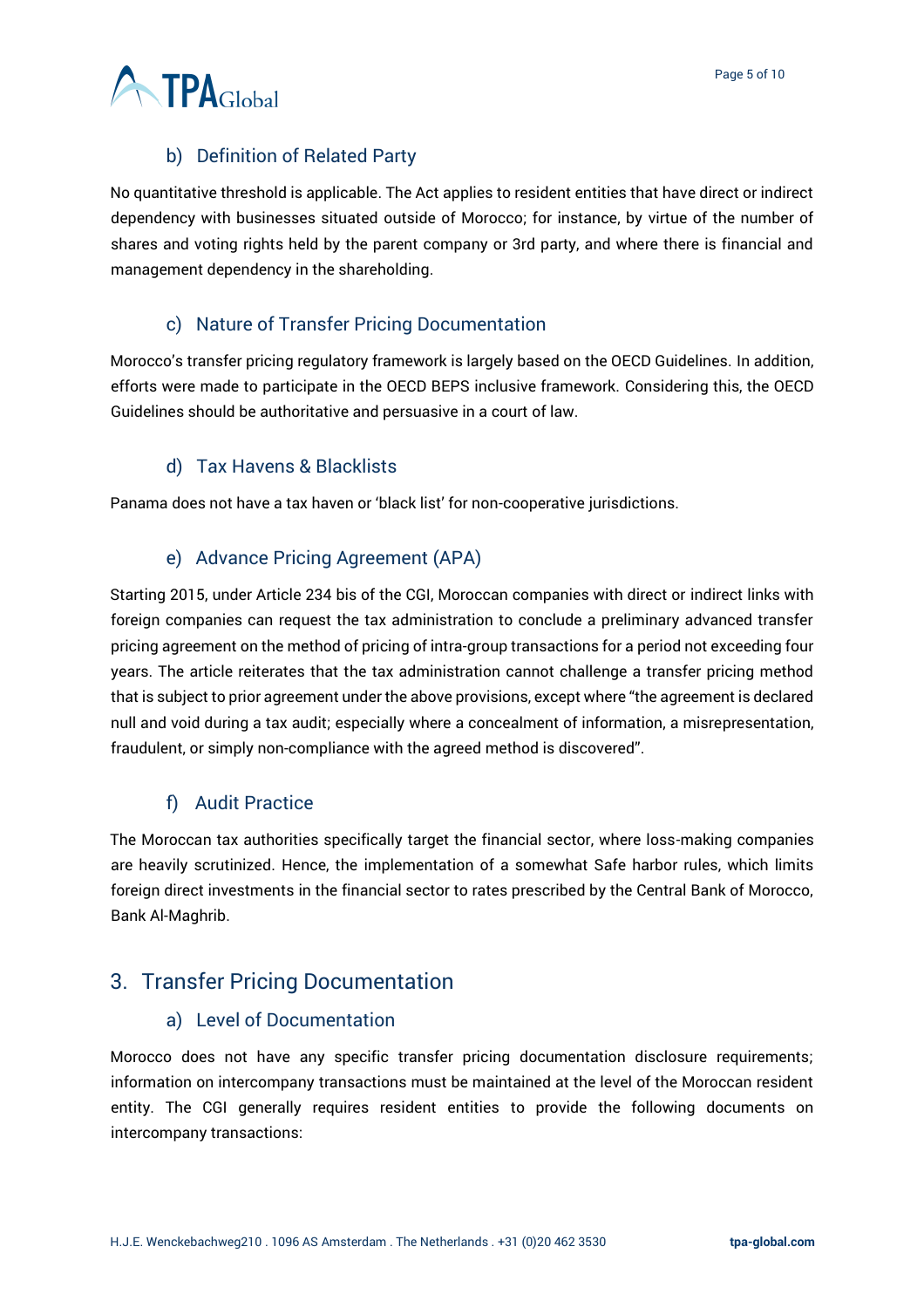

- The nature of the relationship between the resident and the non-resident company;
- The nature of the services rendered and or the transactions performed;
- The methods used in determining the prices in intercompany transactions; a reasonable justification for its use thereof; and
- The tax regime and rate of the non-resident related party.

The CGI requires taxpayers to furnish all documents justifying and supporting their tax declaration, especially upon request. Within the 30 days deadline, renewable until the end of the tax audit, submission of the necessary tax documentation is given a central place in determining the arm's length Transfer price. The presence of errors, omissions, incorrect accounts, fictive accounts and the availability of non-documented transactions may vitiate the veracity of the declaration, and would thus entail determination of the transfer price by the Tax administration.

#### b) Industry Analysis

<span id="page-5-0"></span>By identifying value drivers for the relevant industry, a first indication of the level of profitability common in the industry is being given.

#### c) Company Analysis

<span id="page-5-1"></span>A description of the management structure of the local entity, a local organisation chart, and a description of the individuals to whom local management reports and the country(ies) in which such individuals maintain their principal offices.

A detailed description of the business and business strategy pursued by the local entity including an indication whether the local entity has been involved in or affected by business restructurings or intangibles transfers in the present or immediately past year and an explanation of those aspects of such transactions affecting the local entity.

#### d) Functional Analysis

<span id="page-5-2"></span>In conducting a functional analysis, an assessment is made of the significant activities and responsibilities that are performed by the related parties relevant to the Intercompany Transactions under review, the tangible and intangible assets that are employed and the risks that are borne in undertaking the business activities. Such an assessment is consistent with the recommendations that have been made in the OECD Guidelines at paragraph 1.51.

#### e) Choice of Transfer Pricing Method

<span id="page-5-3"></span>Moroccan transfer pricing rules generally follow the OECD Transfer Pricing Guidelines. Morocco has not yet introduced transfer pricing methodologies, but the law requires that transactions between related entities be performed in compliance with the arm's length principle. Therefore, determination of the Transfer price is made by comparing profits of similar companies or through a direct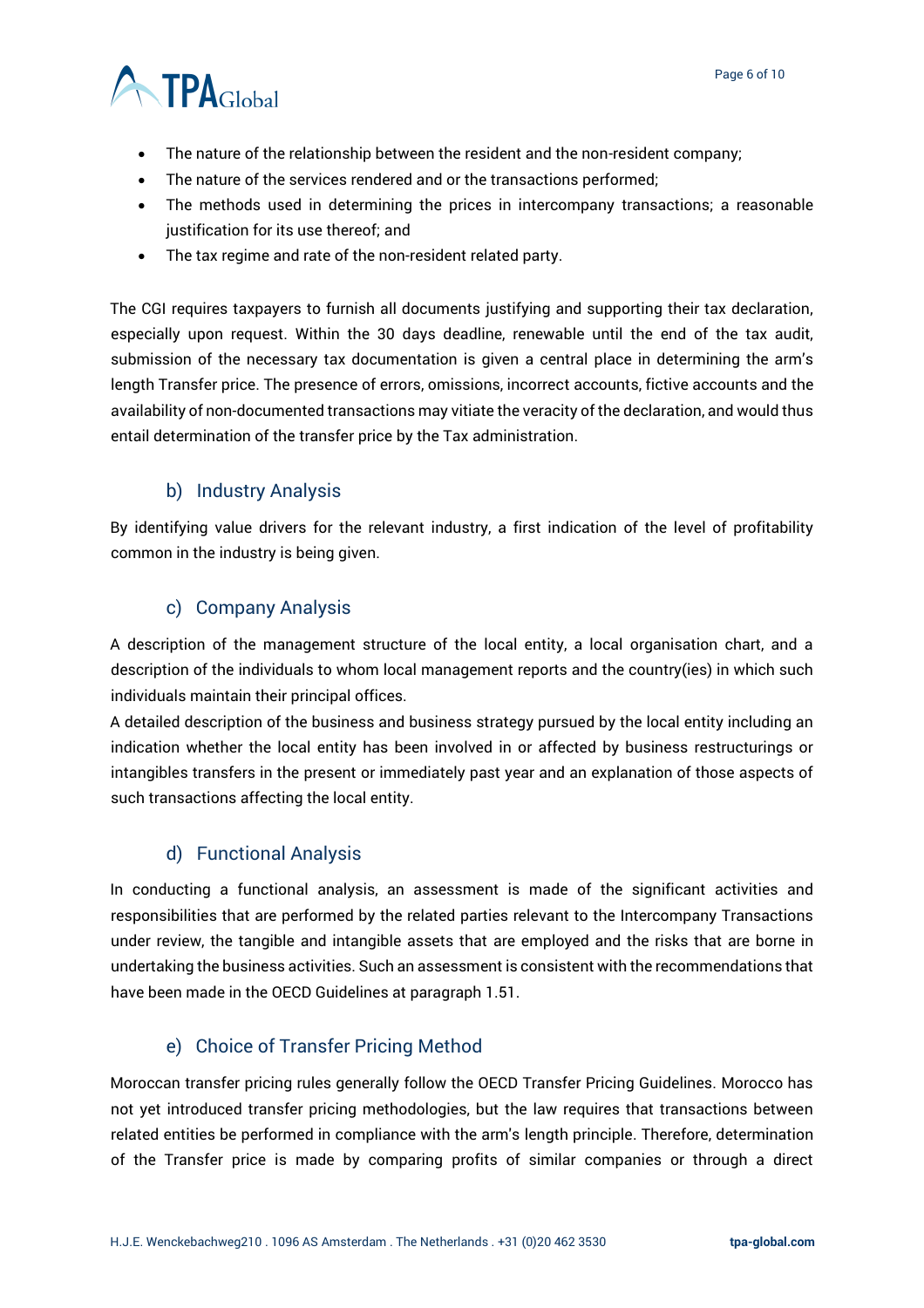## **A TPA**Global

assessment of the profit, based on information available to the DGI. The transactional net margin method (TNMM) can also be applied.

## f) Economic Analysis – Benchmark Study

<span id="page-6-0"></span>The Moroccan CGI does not stipulate taxpayers are required to supply a benchmark study to justify their transfer price. The code simply request companies taxable in Morocco to justify the method of determining their transfer price. Thus, in the event of an inspection, the only reference to comparables is in the authority's power to adjust the business's tax base by reference to prices applied by "similar businesses" or "by means of direct valuation" on the basis of information available to it.

Where the tax authority does not have access to relevant comparables, practical difficulties may thus arise. This may also lead to the refusal by the tax authorities to take into account comparables provided for by the controlled entity. It is therefore advisable, for businesses established in Morocco conducting intercompany transactions outside Morocco to keep a file of documents containing comparables evidencing the international practices of the group.

## g) Inter-company (IC) Legal Agreement

<span id="page-6-1"></span>Although an Inter-company legal agreement formalizes the business and financial relationship between group entities, the legal agreements have a lower ranking since the OECD 2017 Guidelines made the ''conduct of parties'' the prevailing concept.

## <span id="page-6-2"></span>h) Production Process for TP Relevant Returns, Documents, Forms and Financials

In the chart below, the existence of the filing requirements with the details of which format is used, the latest filing date, notification requirement and its deadline, thresholds to be applied in case it exists, and the required languages are demonstrated. These information can be seen respectively for CIT, master file, local file, CbCR, local forms, annual accounts and segmented P&L documentations.

|                             | Prepare or<br>File? | Format        | Deadline                                               | <b>Notification</b><br>Deadline* | Threshold*<br>(Yes/No) | Local Language<br>(Yes/No)*(If "No",<br>it can be filed in<br>English) |
|-----------------------------|---------------------|---------------|--------------------------------------------------------|----------------------------------|------------------------|------------------------------------------------------------------------|
| Corporat<br>e Income<br>Tax | File                | Local<br>GAAP | Within<br>-3<br>months of<br>fiscal<br>the<br>year end | No.                              | No                     | Yes (French)                                                           |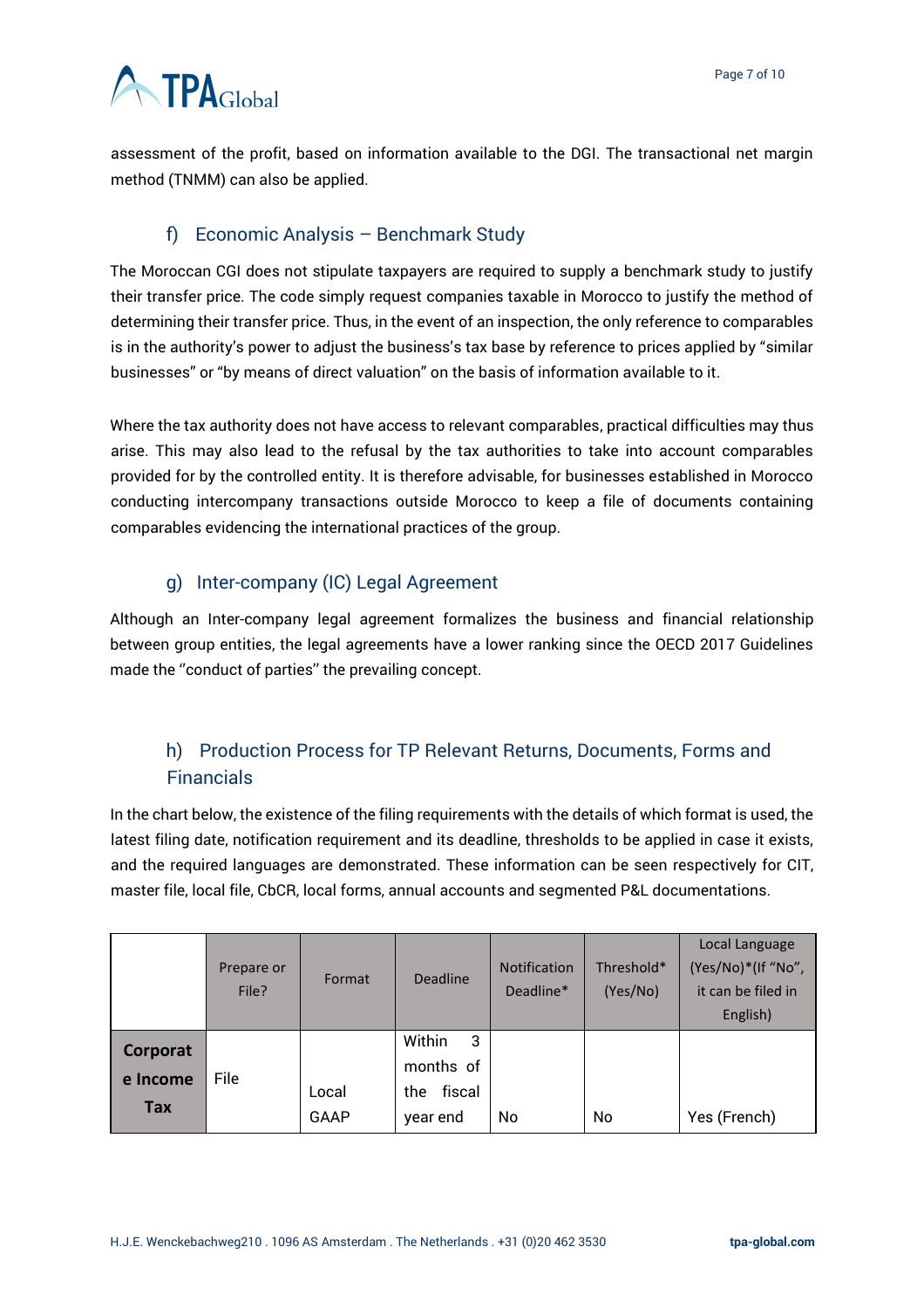

| <b>Master</b>     |         | <b>OECD</b>          | Not<br>yet     |           |            |              |
|-------------------|---------|----------------------|----------------|-----------|------------|--------------|
| <b>File</b>       | Prepare | Guidelines<br>(2017) | determine<br>d | No        | <b>Yes</b> | Yes (French) |
|                   | Prepare | <b>OECD</b>          | Not<br>yet     |           |            |              |
| <b>Local File</b> |         | Guidelines           | determine      |           |            |              |
|                   |         | (2017)               | d              | No        | No         | Yes (French) |
|                   | File    |                      | Within 12      |           |            |              |
| <b>CbCR</b>       |         | <b>OECD</b>          | months         |           |            |              |
|                   |         | Guidelines           | of the tax     |           |            | Yes (French) |
|                   |         | (2017)               | year end       | No        | Yes        |              |
| <b>Local</b>      | N.A.    | N.A.                 | N.A.           | N.A.      | N.A.       | N.A.         |
| forms             |         |                      |                |           |            |              |
|                   | Prepare | Either               | Within<br>3    | <b>No</b> | <b>No</b>  | <b>No</b>    |
| <b>Annual</b>     |         | IFRS or the          | months of      |           |            |              |
| <b>Accounts</b>   |         | Moroccan             | the fiscal     |           |            |              |
|                   |         | <b>GAAP</b>          | year end       |           |            |              |
|                   | Prepare | Excel/Othe           | Ready          | No        | No         | No           |
|                   |         | r                    | upon filing    |           |            |              |
| <b>Segment</b>    |         |                      | CIT/TP         |           |            |              |
| ed P&L            |         |                      | document       |           |            |              |
|                   |         |                      | ation          |           |            |              |
|                   |         |                      |                |           |            |              |

\* Morocco has signed the MCAA agreement for the filing of CBCR.

\* Morocco does not request as much and detailed information from smaller and less complex enterprises (SME's included) than it does from large and complex enterprises.

Tax documentations must be submitted in a prescribed form within the strict 30 days deadline, upon request by the Tax Administration. Non-compliance to the request or submission of an erroneous documentation may trigger the Tax Administrations to use any means available to recover any unpaid tax. The Tax administration in so doing first informs the taxpayer of her decision requiring submission of tax documentation, the deadline for submission, and any applicable extension period of 30 days (if available) to complete/submit the required tax documentation.

The threshold requirement for preparing a master file is met when a company has an annual turnover or gross asset value being equal or greater than MAD 50 million (approximately EUR 4.7 million). It should be noted that although formal documentation requirements have been inplemented into law, no official guidance has been published to regulate the content and deadlines of the respective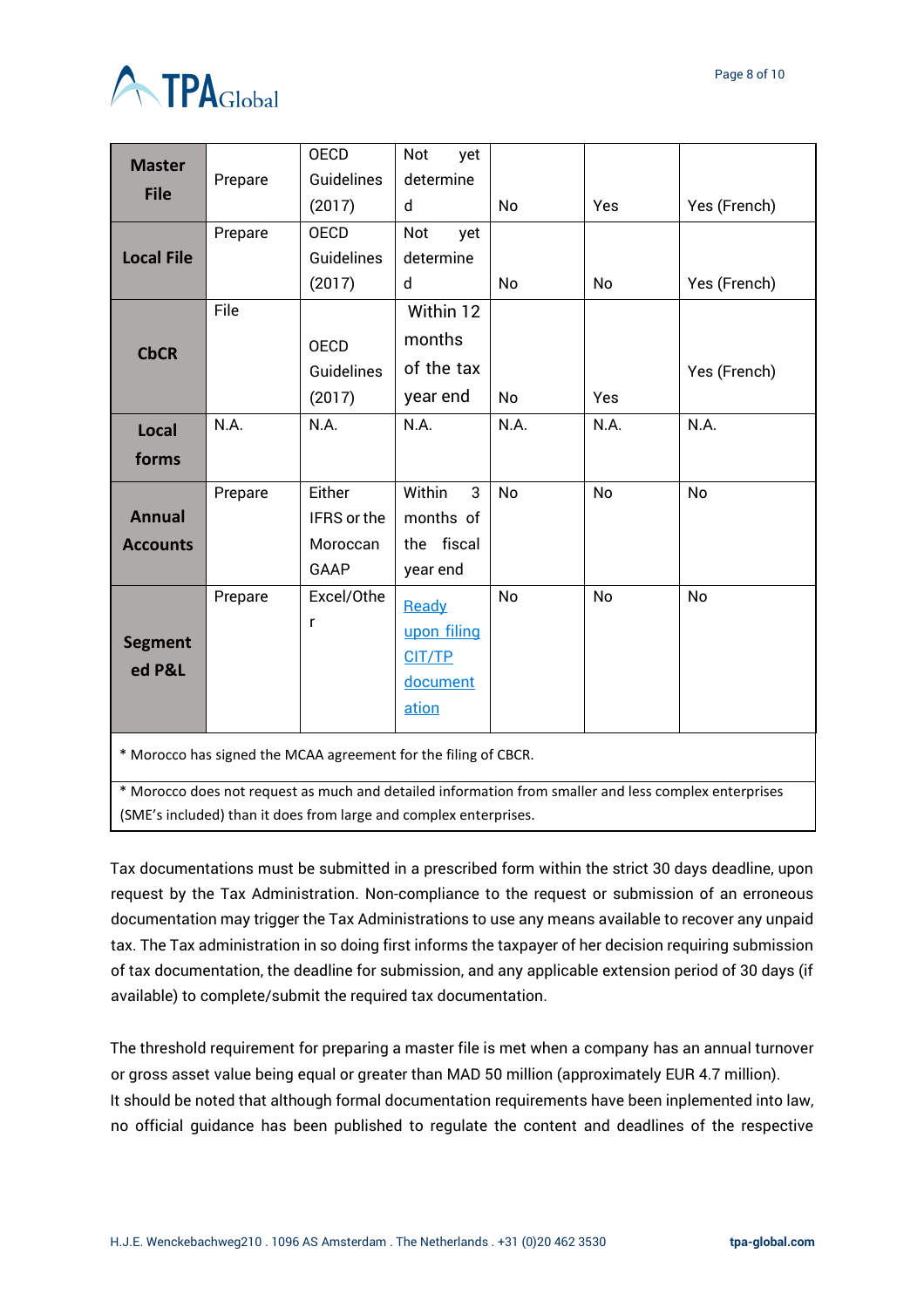## **ATPA**Global

documentation obligations (local file and master file). Therefore, submission dates for master and local file have not yet been determined.

## i) Mandatory Language

<span id="page-8-0"></span>Moroccan TP documentation must be presented in one of the Official languages: French or Classical Arabic. In practice however, the majority of documentations relating to Moroccan Taxation are written in French.

## j) Notification Requirement

<span id="page-8-1"></span>Every Moroccan group entity, which is obliged to file a country-by-country report, should file the country-by-country reporting notification form. It should specify whether the Moroccan entity is the ultimate parent ultimate parent entity, the surrogate parent entity, or if none of these, who will be the filing company within the group. The Country-by-Country reporting notification form must be filed ultimately on the 31 December 2022.

## k) Record Keeping

<span id="page-8-2"></span>The taxpayer is obliged to preserve tax documentation for at least 10 years. These documents usually constitute sales receipts, documents justifying expenditures and investments, balance sheets, inventory documents, documents registering the transactions, journal entries, purchaser receipts and all other documentation required by the regulation. Where any of the above tax documentation is missing, the tax administration must be notified within 15 days via registered mail.

### l) Penalties and Interest Charges

<span id="page-8-3"></span>Before the introduction of the Finance Law 2021, there were no specific transfer pricing penalties in the code. In the event of breach of the provisions relating to the authority's right to documentation, a fine of 2,000 Moroccan dirham (approximately €180) is applicable, as well as a late payment penalty of 100 dirham (approximately €9) per day, up to a maximum of 1,000 dirham (approximately €90).

Article 214 (III) of the Moroccan GTC provides that in the absence of a response or in the event that a requested documentation is incomplete, the relationship of dependency is presumed. Thus, documentation that is incomplete or that is not submitted will not, in the true sense, reverse the burden of proof in relation to the arm's-length nature of the transaction, but will establish that the companies in question are dependent.

When the relationship of dependency is established in this way, the tax authority will then be able to invoke article 213 (II) of the GTC, and thus adjust taxable profit by bringing in the profits it considers to have been indirectly transferred by means of increasing or reducing purchase or sales prices.

In such a case, the remuneration and costs paid by the Moroccan entity will be subject to general corporation tax at one of the proportional rates, up to 31 per cent.